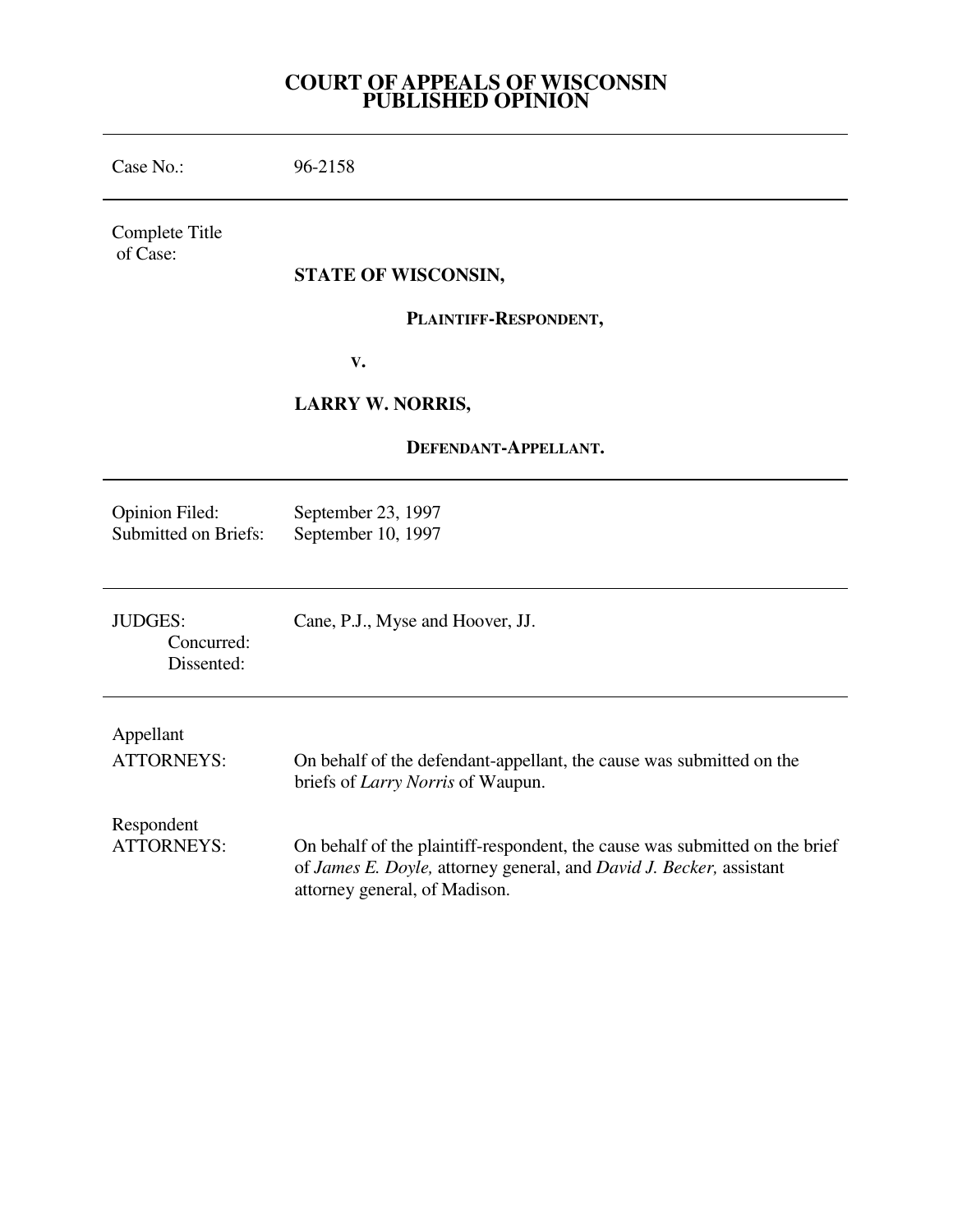# **COURT OF APPEALS DECISION DATED AND FILED NOTICE**

September 23, 1997

**Marilyn L. Graves Clerk, Court of Appeals of Wisconsin** 

 **This opinion is subject to further editing. If published, the official version will appear in the bound volume of the Official Reports.**

 **A party may file with the Supreme Court a petition to review an adverse decision by the Court of Appeals.** *See* **§ 808.10 and RULE 809.62, STATS.** 

**No. 96-2158** 

### **STATE OF WISCONSIN IN COURT OF APPEALS**

### **STATE OF WISCONSIN,**

 **PLAINTIFF-RESPONDENT,** 

**V.** 

**LARRY W. NORRIS,** 

 **DEFENDANT-APPELLANT.** 

 APPEAL from a judgment of the circuit court for Langlade County: ROBERT A. KENNEDY, Judge. *Affirmed.*

Before Cane, P.J., Myse, and Hoover, JJ.

 HOOVER, J. Larry Norris appeals the judgment arising from his guilty plea to burglary, contrary to  $\S$  943.10(1)(a) and (2)(b), STATS., 1991-92 (burglary "[w]hile unarmed, but arms himself with a dangerous weapon while still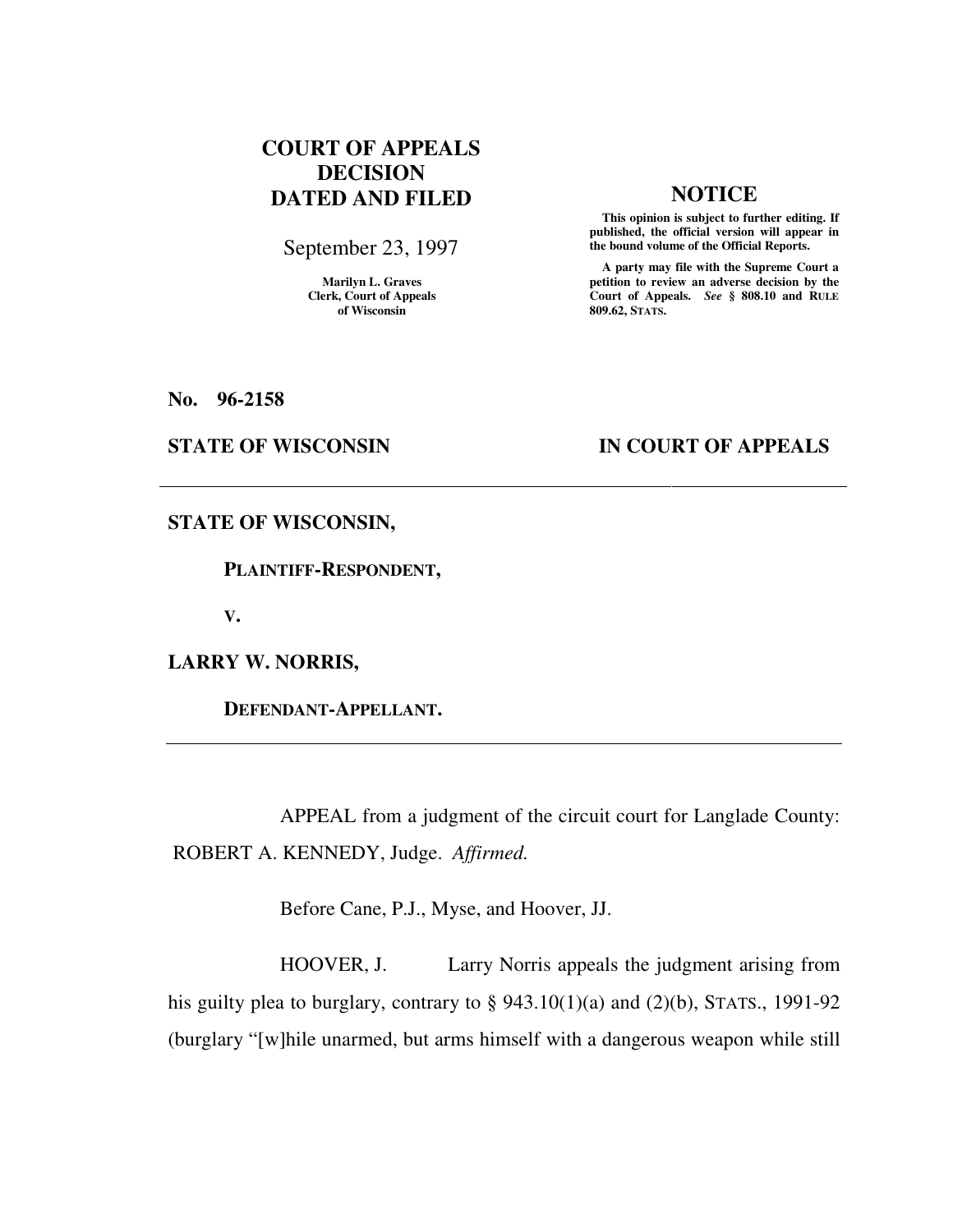in the burglarized enclosure  $\dots$ ").<sup>1</sup> Norris asserts that the record fails to disclose a factual basis to find that he armed himself with a dangerous weapon and that it fails to demonstrate a "nexus" between the burglary and the weapon such that he possessed the weapon to facilitate the crime. He further argues that the State improperly charged and convicted him of the offense because the gun with which he armed himself in the burglarized premises had a trigger lock and therefore could not be considered a dangerous weapon. We first conclude that arming oneself with a dangerous weapon during a burglary is an element of the offense to which Norris pled guilty. Therefore, the evidence need not show that he possessed a weapon to facilitate the commission of the crime, but only that he armed himself with a dangerous weapon during the burglary. We further conclude the record sustains the trial court's determination that the complaint provided a sufficient factual basis to support each element of the offense. Finally, we reject the argument that a firearm with a trigger lock is not a dangerous weapon. Accordingly, the judgment of conviction is affirmed.

 On June 27, 1993, Norris pled guilty to four counts of burglary contrary to  $\S$  943.10(1)(a), STATS., and one count of burglary contrary to § 943.10(1)(a) and (2)(b), STATS. ("unarmed, but arms himself").<sup>2</sup> The court sentenced him to five years' imprisonment on each burglary count, consecutively, and eight years consecutive on the Class B burglary. Following our supreme court's decisions in *State v. Peete*, 185 Wis.2d 4, 517 N.W.2d 149 (1994), and

 $\overline{a}$ 

<sup>&</sup>lt;sup>1</sup> All references to §§ 943.10(1)(a) and (2)(b), STATS., are to the 1991-92 versions under which Norris was convicted.

 $2$  Ordinary burglary is a Class C felony. One convicted of arming him or herself in the course of a burglary is guilty of a Class B felony.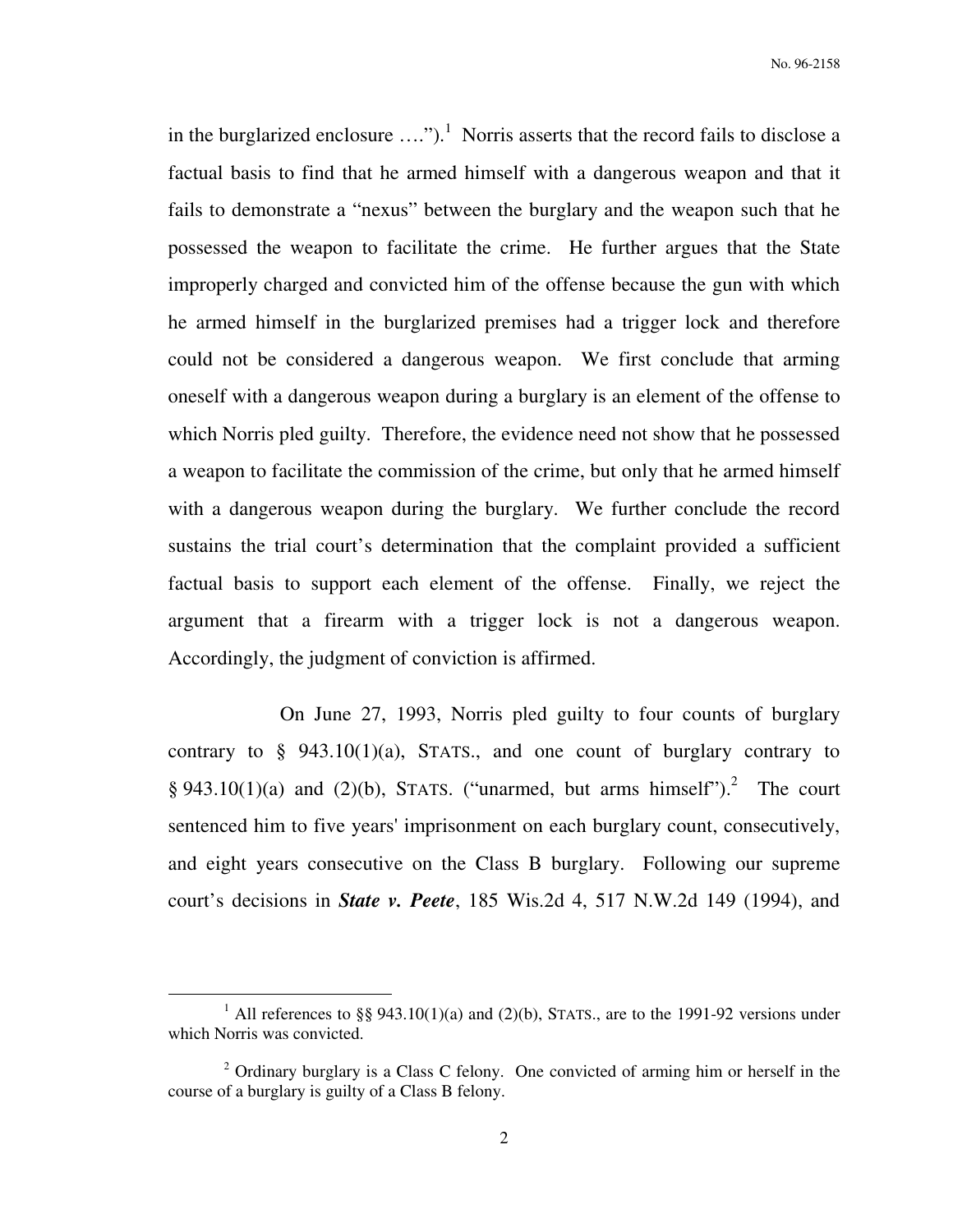*State v. Howard*, 211 Wis.2d 269, 564 N.W.2d 753 (1997), Norris appeals only his conviction for the burglary during which he armed himself.

 Norris contends that the record fails to show a *Peete* nexus requirement because it fails to demonstrate that he armed himself with the gun during the course of the burglary to facilitate the commission of the burglary. In *Peete*, our supreme court considered a penalty enhancer set forth in § 939.63(1)(a), STATS., 1989-90, which prescribes an increased penalty for committing any crime "while possessing, using or threatening to use a dangerous weapon …." In addressing the "while possessing" alternative particularly, *Peete* held that the State must prove that a defendant possessed a weapon to facilitate commission of the predicate offense. *Id.* at 14, 517 N.W.2d at 150. Norris asserts that the gun in the present case was merely the fruit of the burglary and that the record fails to provide a factual basis to support the offense and demonstrate the nexus requirement. We first consider his assumption that the *Peete* nexus requirement is applicable to the offense in question.

 The statute considered by *Peete* prescribes an increased penalty for committing *any crime* "while possessing, using or threatening to use a dangerous weapon ...." Section 939.63(1)(a), STATS., 1989-90. The penalty enhancers in *Peete* and the instant case are fundamentally different. One obvious distinction is that the penalty enhancer in this case applies only to burglaries. Further, the offense to which Norris pled guilty refers to a burglary where a person initially is unarmed but then "arms himself" with a dangerous weapon during its commission. Section 943.10(2)(b), STATS. The critical operative language is precise and plainly distinct from that in § 939.63(1)(a). The statute's language does not suggest a nexus requirement, but rather imposes a separate necessary element of the offense; arming oneself with a weapon.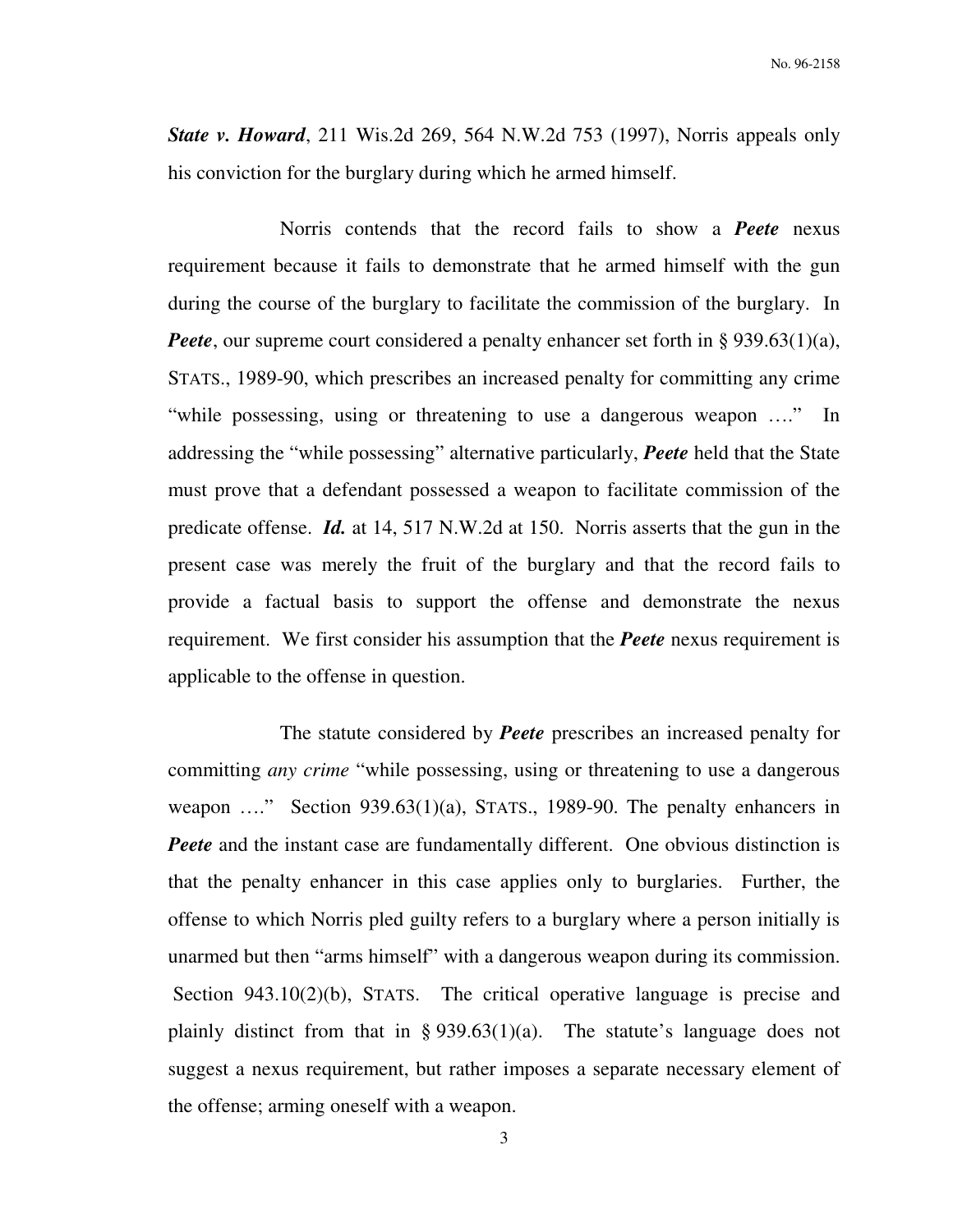No. 96-2158

 Furthermore, the policy rationale that supports the result in *Peete* is entirely lacking in this case. The supreme court identified two reasons for adopting the nexus requirement, neither of which applies here. First, it was adopted to "avoid unreasonable or absurd results." *Id.* at 17, 517 N.W.2d at 153. The court cites examples of absurd results, such as applying the enhanced penalty where a person possesses a weapon while filling out a fraudulent tax return, or while committing forgery. *Id.* There is no absurd result to be avoided here. In a burglary, there is always an increased chance of danger where a person arms himself with a gun. It is irrelevant if there is no intent to use the gun to facilitate the burglary; its presence nonetheless enhances the prospect of danger.

 The second policy rationale is equally inapplicable. The supreme court imposed the nexus requirement to make parallel in meaning the three alternative manners by which the penalty for any crime may be enhanced, "while possessing," "while … using" or "while ... threatening to use" a dangerous weapon. *Id.* at 18, 517 N.W.2d at 154. The conduct necessary to provoke the enhancer implies activity that facilitates the commission of a predicate offense. *Id.* In contrast, the burglary penalty enhancer provision in this case, § 943.10(2)(b), STATS., does not contain any alternatives to which the "arm[ing] himself" language would need to be made parallel by imposing the *Peete* nexus requirement. For these reasons, we hold that the charge in question requires only that the factual basis demonstrate that Norris armed himself with a dangerous weapon in the course of the burglary.

 We next decide whether there was a sufficient factual basis to find that Norris armed himself with a dangerous weapon in the course of a burglary. Norris pled guilty to the charge. In doing so, he admitted to the facts in the

4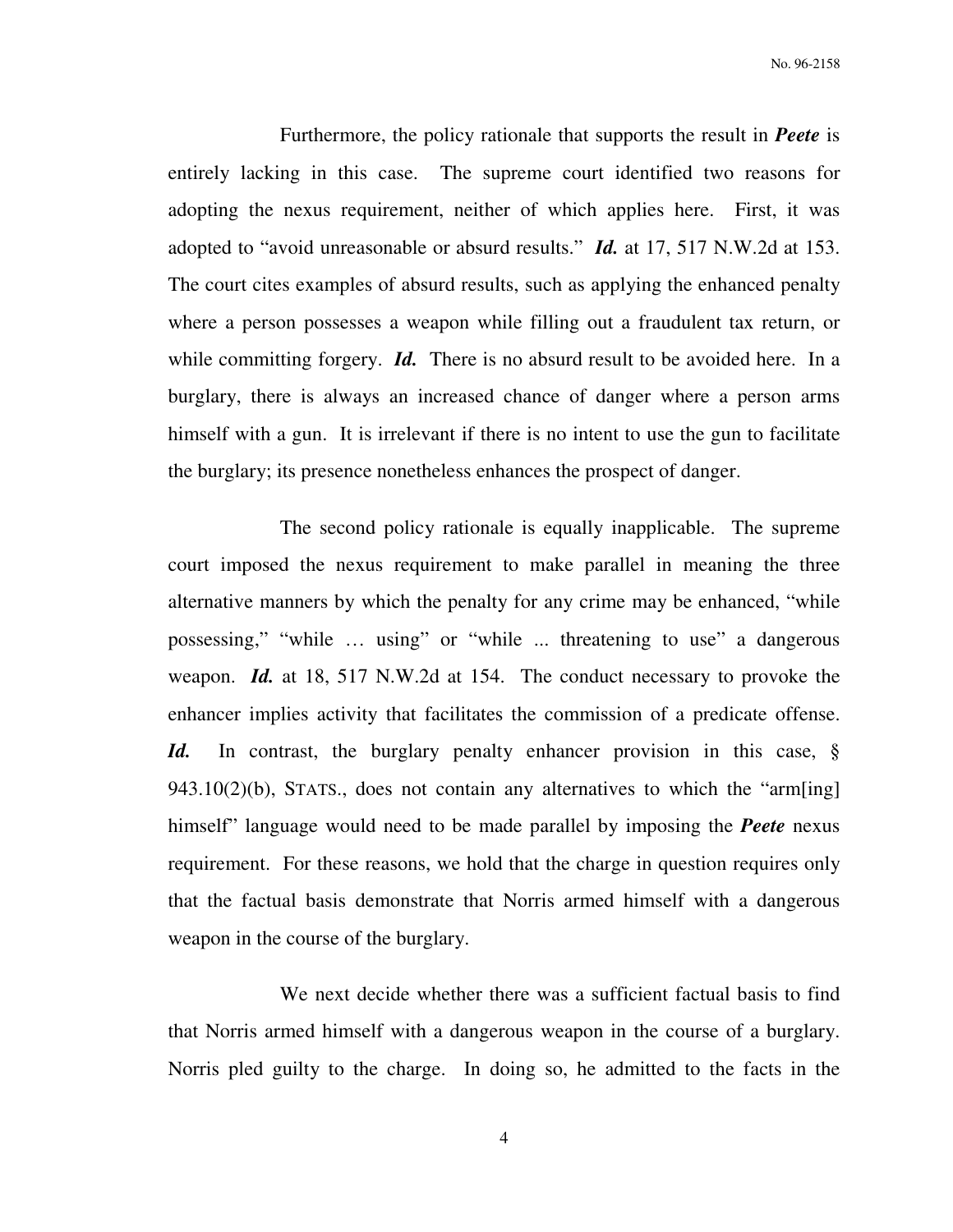complaint, $3$  facts that the trial court determined provided a sufficient basis for accepting the guilty plea. We will not reverse that finding unless it is clearly erroneous. *State v. Johnson*, 200 Wis.2d 704, 709, 548 N.W.2d 91, 93 (Ct. App. 1996). We hold that the trial court's finding of a sufficient factual basis was not clearly erroneous; rather, the facts of the complaint support the offense.

 The facts and reasonable inferences in the complaint place Norris in a residence with knowing lack of consent. The complaint alleges that a firearm, jewelry and money were taken during the burglary. This is sufficient to establish the intent element. More significantly, the evidence that he took a firearm is sufficient to demonstrate the factual basis necessary both to charge Norris with arming himself with a gun during a burglary and to support his guilty plea.

 Norris also argues that the State improperly charged and convicted him of the offense because the gun he armed himself with had a trigger lock and therefore could not be considered a dangerous weapon. This position is also without merit. In § 939.22(10), STATS., the first definition of "dangerous weapon" is "any firearm." Case law demonstrates that a firearm need not be operational to be considered a dangerous weapon.<sup>4</sup>

 $\overline{a}$ 

<sup>3</sup> *State v. Rachwal*, 159 Wis.2d 494, 509, 465 N.W.2d 490, 496 (1991).

<sup>&</sup>lt;sup>4</sup> "[T]he term 'firearm' is appropriately defined as a weapon that acts by force of gunpowder to fire a projectile …." *State v. Rardon*, 185 Wis.2d 701, 706, 518 N.W.2d 330, 332 (Ct. App. 1994). The term applies even to a firearm that is inoperable due to disassembly. *Id.* Further, even an unloaded pellet gun is a dangerous weapon; it was designed as a weapon and, when used as a bludgeon, it is capable of producing death or great bodily harm. *State v. Antes*, 74 Wis.2d 317, 325, 246 N.W.2d 671, 675 (1976). Similarly, a starter pistol, which could not discharge a bullet, was a dangerous weapon because it could be used as a bludgeon and because it had the appearance of a lethal weapon. *See id.* at 326, 246 N.W.2d at 675.